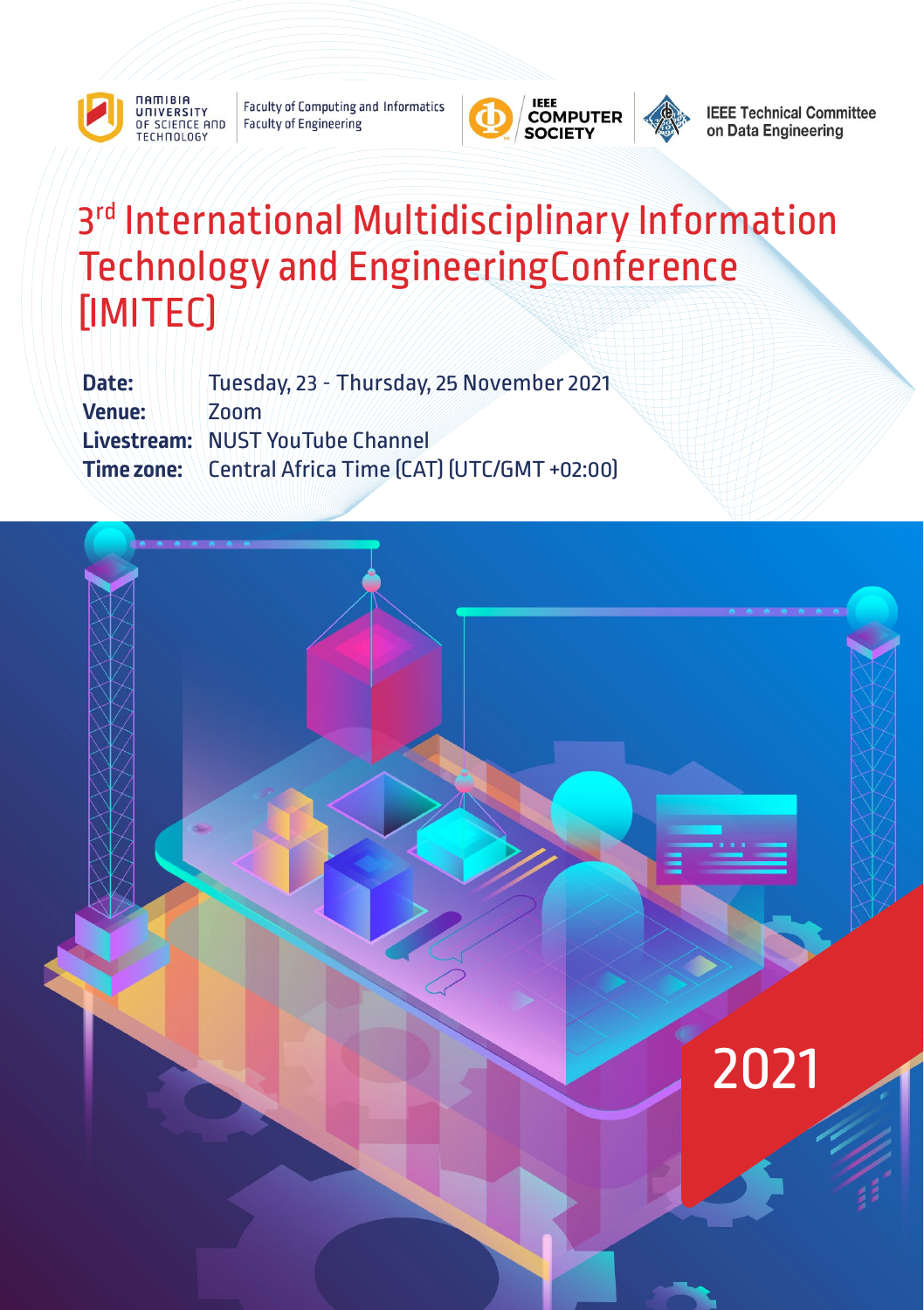# **Table of Contents**

|  | $\textit{Workshops}\_\_\_\_\_\_\_\_ \$                                            | $\boldsymbol{4}$ |  |
|--|-----------------------------------------------------------------------------------|------------------|--|
|  |                                                                                   |                  |  |
|  |                                                                                   |                  |  |
|  | Group B: Digital Engineering and Applications ___________________________________ |                  |  |
|  |                                                                                   |                  |  |
|  |                                                                                   |                  |  |
|  |                                                                                   |                  |  |
|  |                                                                                   |                  |  |
|  | Group F: Network, Information and Cyber Security ________ 12                      |                  |  |
|  | Group G: Computer Systems, Networks & Applications ____ 13                        |                  |  |
|  | Group H: Multimedia Computing and Technologies ________ 14                        |                  |  |
|  |                                                                                   |                  |  |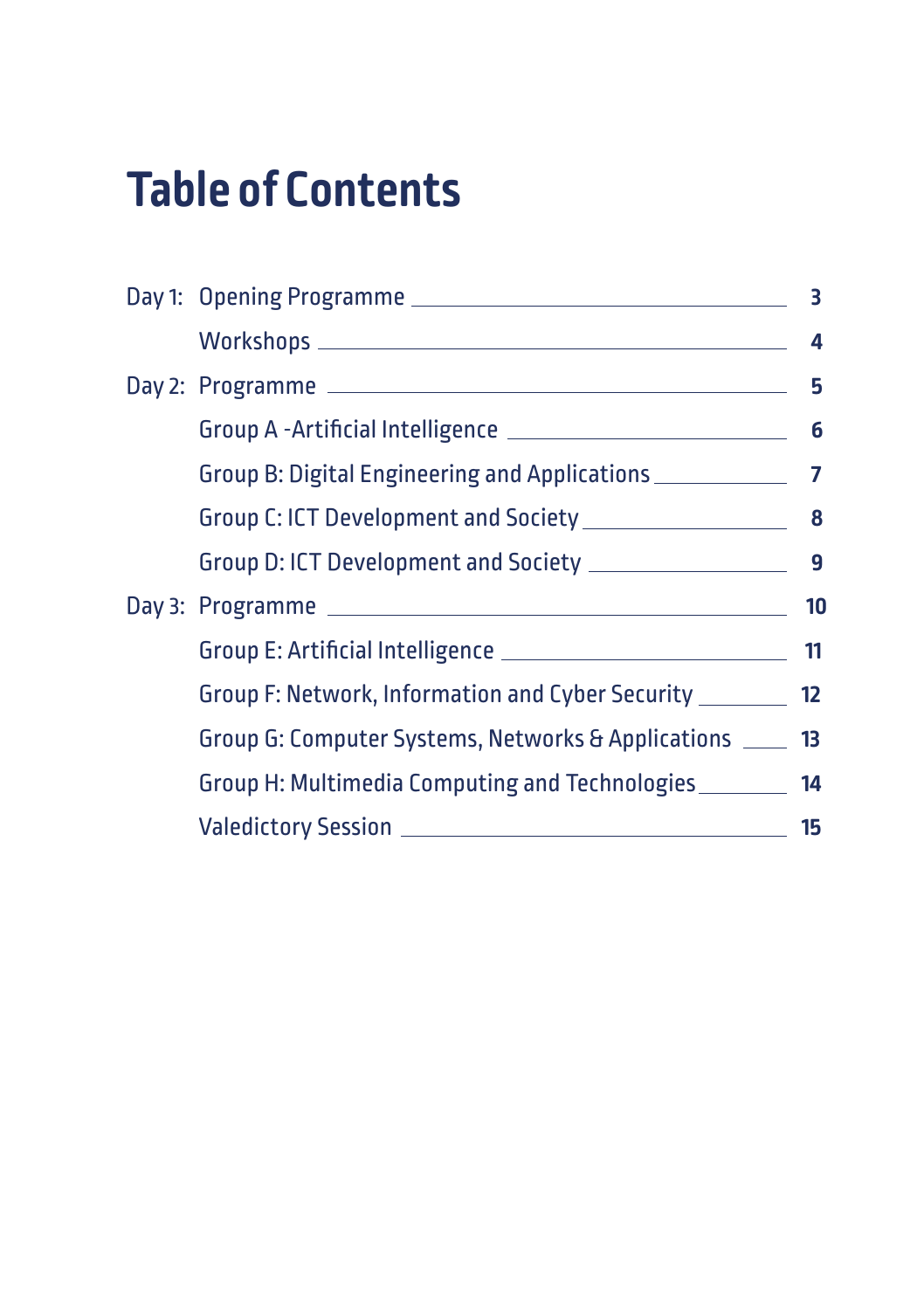<span id="page-2-0"></span>

**COMPUTER** 



### **Day 1: Opening Date: Tuesday, 23 November 2021 Time: 09:00 - 10:30**

#### **Venues**

Zoom: [Click Here](https://us02web.zoom.us/j/83763141278?pwd=Ynh4Y3MyR01tZW1rYTBaNlhpeml5UT09) Meeting ID:837 6314 1278 Passcode: @J#53D Youtube: [Click Here](https://www.youtube.com/channel/UCw8L0Axttdo8AhezcONlRfw)

#### **Director of Ceremonies**

#### Dr Suama Hamunyela

*Acting Associate Dean*: *Research and Innovation, Faculty of Computing and Informatics (FCI), NUST, Namibia* 

| <b>Time</b> | <b>Activity</b>                                                                    | <b>Presenter/Speaker</b>                                                                                                            |
|-------------|------------------------------------------------------------------------------------|-------------------------------------------------------------------------------------------------------------------------------------|
| 08:40       | Joining Online Session                                                             |                                                                                                                                     |
| 09:00       | <b>Welcoming Remarks</b>                                                           | <b>Dr Andrew Niikondo</b><br>Acting Vice-Chancellor: NUST                                                                           |
| 09:10       | <b>Conference Overview</b>                                                         | <b>Dr Edmore Chikohora</b><br>Senior Lecturer: FCI, NUST<br>Technical Chair: 3rd IMITEC Conference                                  |
| 09:15       | <b>Keynote Address</b>                                                             | Prof Rajarathnam Chandramouli<br>Department: Electrical and Computer<br>Engineering, Stevens Institute of Technology,<br><b>USA</b> |
| 09:35       | <b>Remarks:</b><br>Developing a Cyber Security for<br><b>Situational Awareness</b> | <b>Dr Stanley Shanapinda</b><br>CEO: Telecom Namibia                                                                                |
| 09:50       | <b>Remarks</b>                                                                     | <b>Dr Michael Sony</b><br>Lecturer: Mechanical and Marine Engineering,<br>Faculty of Engineering, NUST                              |
| 10:05       | <b>Opening Address</b>                                                             | Debmarine, Namibia                                                                                                                  |
| 10:15       | <b>Vote of Thanks</b>                                                              | <b>Dr Colin Stanley</b><br>Acting DVC: Research, Innovation and<br>Partnerships                                                     |
| 10:25       | Interlude                                                                          | Dr Irja Shaanika<br>Senior Lecturer: FCI, NUST                                                                                      |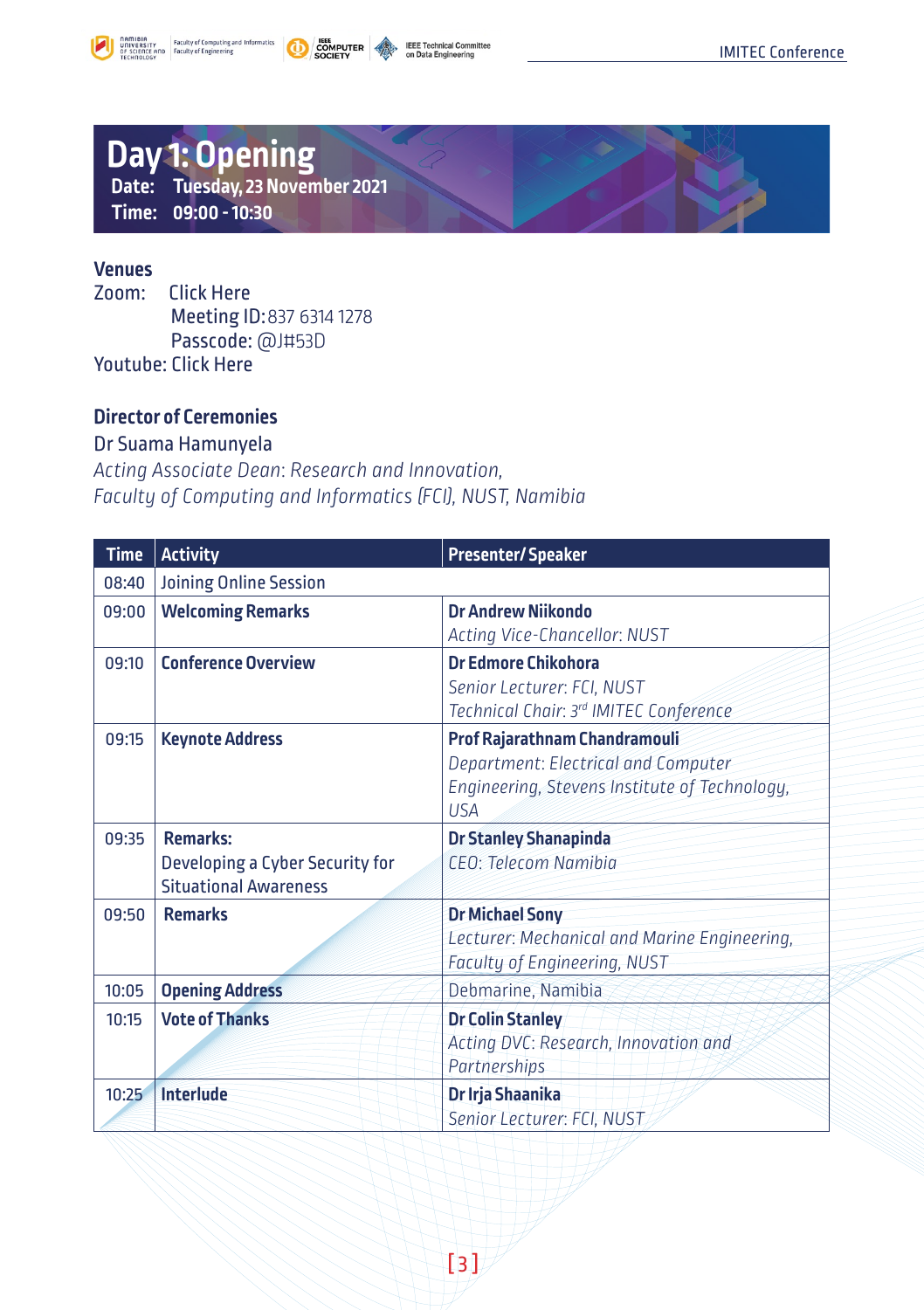<span id="page-3-0"></span>





### **Day 1: Workshops Date: Tuesday, 23 November 2021**

**Time: 10:30 - 16:35**

### **Session Chairs**

Dr Attlee Gamundani *Senior Lecturer*: *FCI, NUST*

#### Dr Edmore Chikohora

*Senior Lecturer*: *FCI, NUST*

| <b>Time</b> | <b>Activity</b>                                                            | <b>Presenters</b>                                    |
|-------------|----------------------------------------------------------------------------|------------------------------------------------------|
| 10:30       | <b>Workshop 1:</b><br>Data Visualization using Python                      | Dr Juan Klopper<br>Stellenbosch University, SA       |
| 12:30       | Lunch break                                                                |                                                      |
| 13:30       | <b>Workshop 2:</b><br><b>Towards Statistical Thinking and Data Science</b> | <b>Dr Albert Whata</b><br>Sol Plaatje University, SA |
| 15:05       | <b>Workshop 3:</b><br>3D Graphic Design/Virtual Reality                    | Dr Kasper Rodil<br>Aalborg University, Denmark       |
| 16:35       | <b>End of Workshops</b>                                                    |                                                      |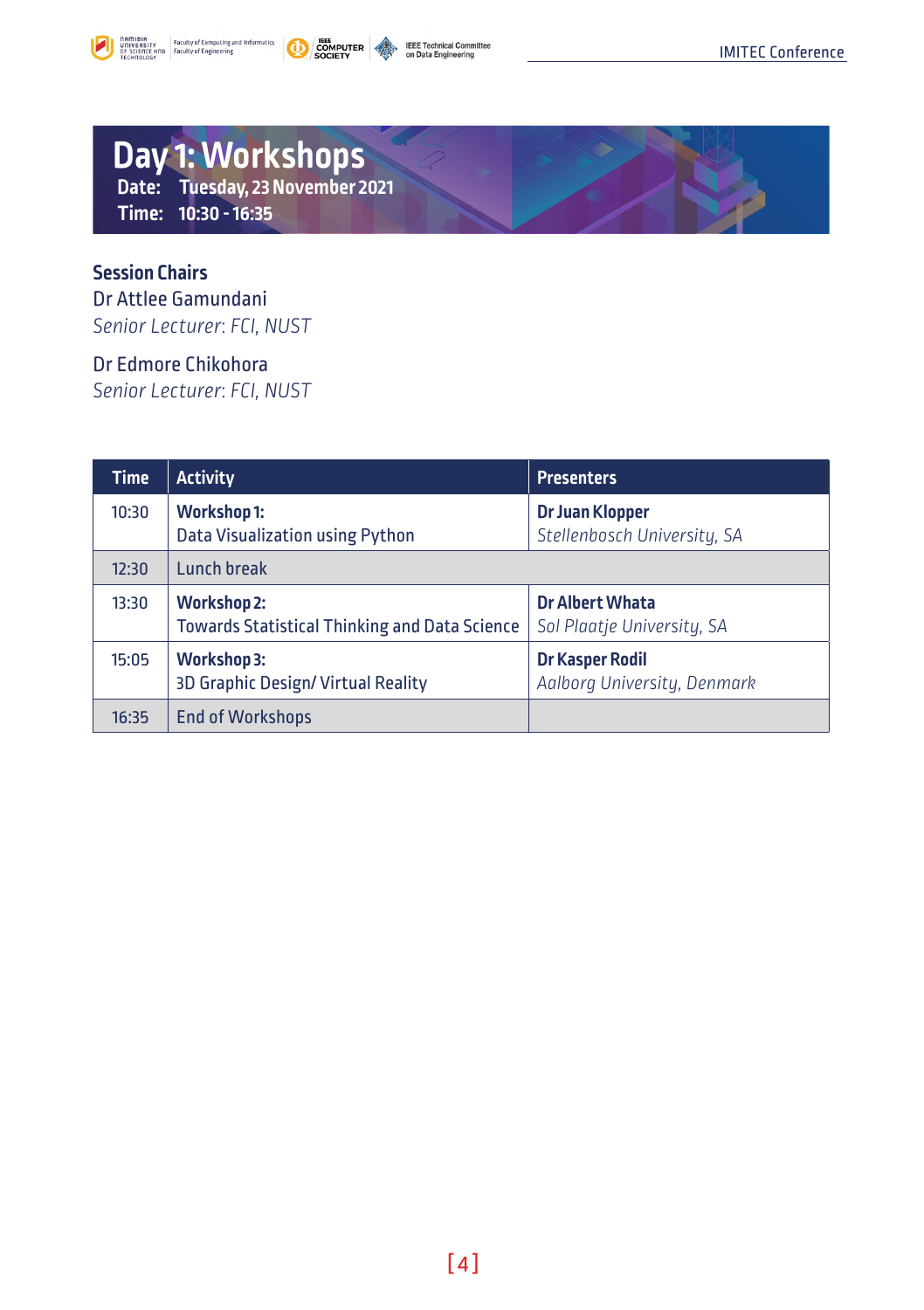<span id="page-4-0"></span>





### **Day 2: Programme Date: Wednesday, 24 November 2021 Time: 08:15 - 09:15**

# **Venue**

**[Click Here](https://us02web.zoom.us/j/83763141278?pwd=Ynh4Y3MyR01tZW1rYTBaNlhpeml5UT09)** Meeting ID: 837 6314 1278, Passcode: @J#53D Youtube: [Click Here](https://www.youtube.com/channel/UCw8L0Axttdo8AhezcONlRfw)

#### **Director of Ceremonies**

### Prof Michael Mutingi

*Associate Professor*: *Industrial Engineering, Faculty of Engineering, NUST, Namibia*

| <b>Time</b>     | <b>Activity</b>                                                                          | <b>Presenter/Speaker</b>                                                                              |
|-----------------|------------------------------------------------------------------------------------------|-------------------------------------------------------------------------------------------------------|
| 08:00           | <b>Joining Online Session</b>                                                            |                                                                                                       |
| 08:30           | <b>Welcoming Remarks</b>                                                                 | <b>Prof Guy-Alain Zodi</b><br>HoD / Associate Professor : Computer<br>Science, NUST, Namibia          |
| 08:40           | <b>Keynote Address</b><br>ICTs Impact on Media Industry,<br><b>Future Research Focus</b> | <b>Mr Gary Stroebel</b><br>CEO: Future Media, Namibia                                                 |
| 09:00           | <b>Remarks</b>                                                                           | <b>Mr Leo Maruwasa</b><br><b>Business Intelligence and Data Analytics</b><br>Manager: Telecom Namibia |
| 09:15           | <b>Tea Break</b>                                                                         |                                                                                                       |
| $09:20 - 17:00$ | <b>Oral presentations/ Parallel Sessions</b>                                             |                                                                                                       |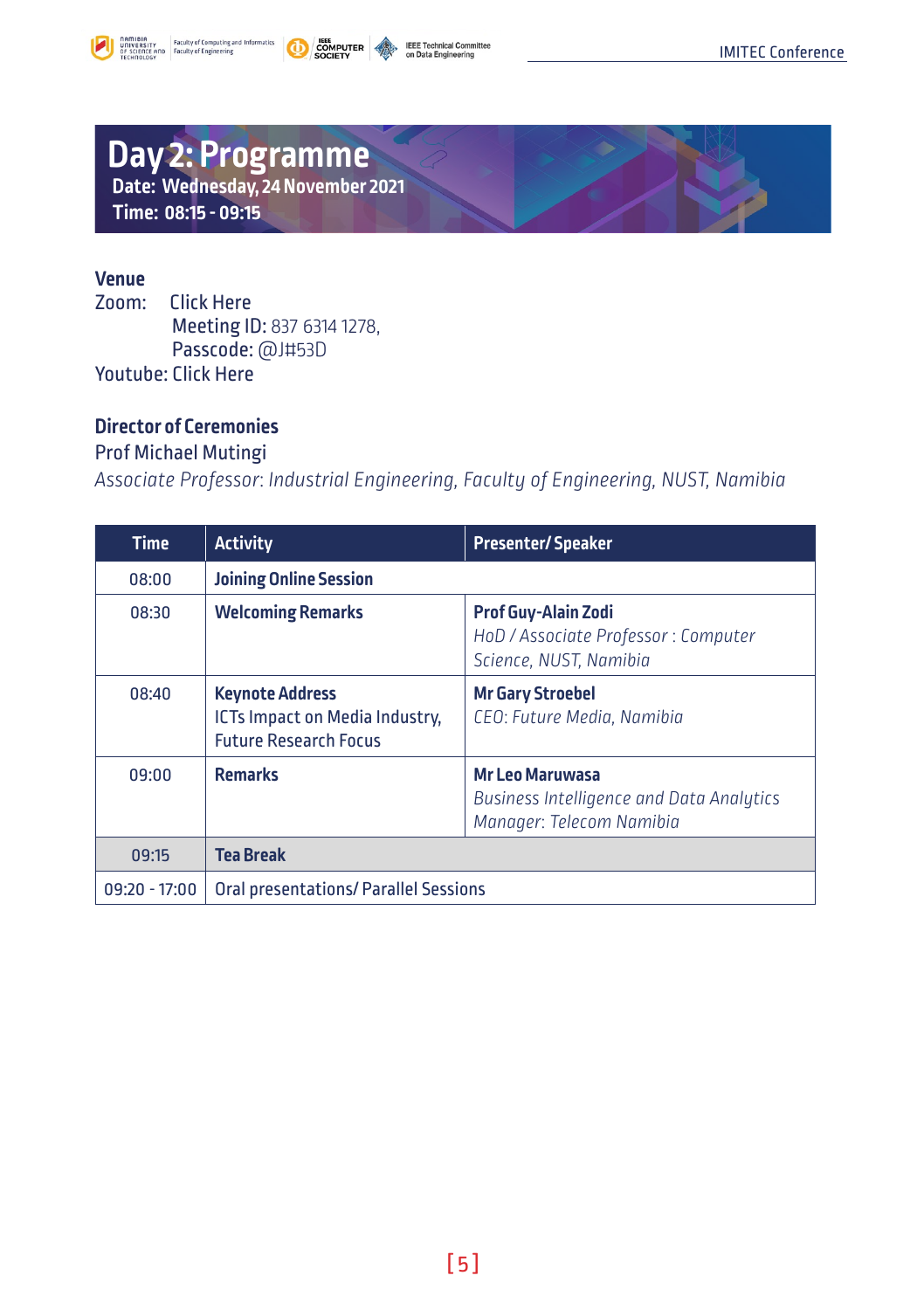<span id="page-5-0"></span>





### **Day 2: Group A -Artificial Intelligence**

**Date: Wednesday, 24 November 2021 Time: 09:20 - 12:30**

### **Session Chair**

Dr Lameck Amugongo *Lecturer*: *Computer Science, FCI, NUST, Namibia*

#### **Session Moderator**

Ms Ndinelago Nashandi *Lecturer*: *FCI, NUST, Namibia* 

| Paper ID | <b>Authors</b>                                                      | <b>Title of Paper</b>                                                                                                        |
|----------|---------------------------------------------------------------------|------------------------------------------------------------------------------------------------------------------------------|
| 3001     | Joel Madlazi,<br>Ashwini Jadhav,<br>Ritesh Ajoodha                  | <b>Educational Data Mining: Using Knowledge Tracing as a Tool</b><br>for Student Success                                     |
| 3007     | <b>Manuel Fakom</b>                                                 | Influence of Contrastive Learning on Source Code Plagiarism<br><b>Detection Through Recursive Neural Networks</b>            |
| 3009     | Priyank Parsotam,<br><b>Tinofireyi Museba</b>                       | A Heterogeneous Online Ensemble Classifier for Bankruptcy<br><b>Prediction</b>                                               |
| 3026     | Takalani Mufamadi                                                   | <b>Crop Recommendation using Machine Learning Algorithms and</b><br><b>Soil Attributes Data</b>                              |
| 3030     | <b>Blessing Sibanda,</b><br>Gloria Iyawa,<br>Attlee Gamundani       | Mobile Apps Utilising AI for Plant Disease Identification: A<br><b>Systematic Review of User Reviews</b>                     |
| 3032     | Christine Asaju,<br>Hilma Vadapalli                                 | Affects Analysis: A Temporal Approach to Estimate Student's<br><b>Learning</b>                                               |
| 3041     | Andisani Nemavhola,<br>Colin Chibaya<br>Nixon M. Ochara             | Application of the LSTM - Deep Neural Networks - in Forecast-<br>ing Foreign Currency Exchange Rates                         |
| 3069     | Colin Chibaya<br><b>Tariro Mugari</b>                               | An Ants Swarm Control Ontology for Simulated Packet Switch-<br>ing                                                           |
| 3031     | <b>Lonnie Matsa</b><br>Guy-Alain Zodi Lusilao<br>Fungai Bhunu Shava | <b>Forward Feature Selection for DDoS Detection on Cross-Plane</b><br>of Software Defined Network Using Hybrid Deep Learning |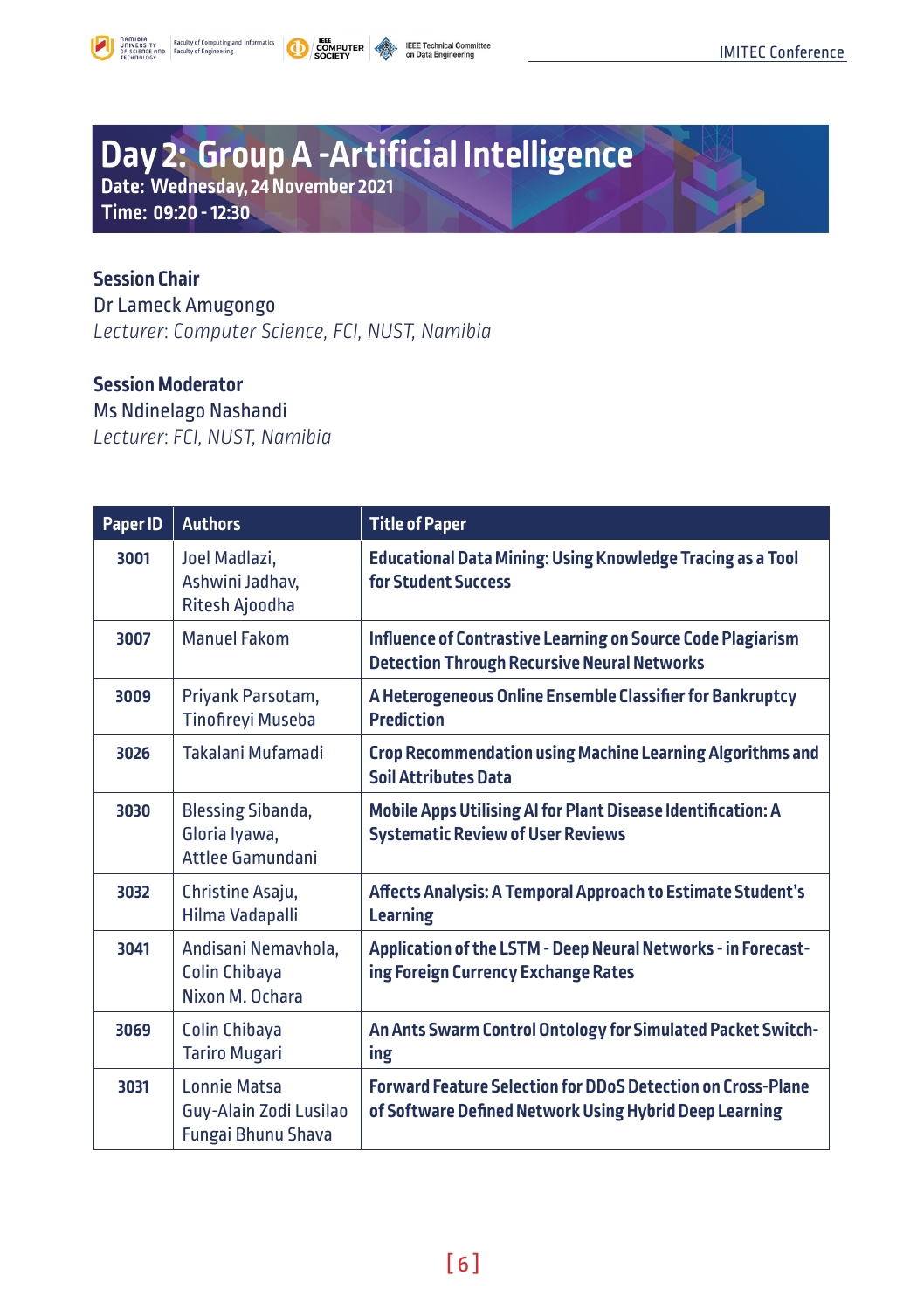<span id="page-6-0"></span>





# **Group B: Digital Engineering and Applications**

**Date: Wednesday, 24 November 2021** 

**Time: Time: 09:20 - 12:30**

#### **Session Chair**

Mr Lawrence Madziwa *Lecturer*: *Mining and Process Engineering, Faculty of Engineering (FE) NUST, Namibia*

#### **Session Moderator**

Mr Gabriel Nhinda *Lecturer*: *Informatics, FCI, NUST, Namibia*

| Paper ID | <b>Authors</b>                                                      | <b>Title of Paper</b>                                                                                                                                            |
|----------|---------------------------------------------------------------------|------------------------------------------------------------------------------------------------------------------------------------------------------------------|
| 3005     | Samuel Adebusola<br>Pius Owolawi<br>Joseph Ojo<br>Gbolahan Aiyetoro | Assessment of Atmospheric Turbulence Effect on the<br><b>Free Space Optical Communications Links for Optimum</b><br>Performance, over Western Cape, South Africa |
| 3019     | <b>Francis Katende</b>                                              | The Case for Bifacial Photovoltaics in the Southern African<br><b>Development Community</b>                                                                      |
| 3074     | <b>Sastry Musti</b><br>Johannes van der Walt                        | <b>Accuracy Analysis of Wind Estimation for Paramotors Using</b><br><b>Only a Smartphone</b>                                                                     |
| 3013     | Lawrence Madziwa,<br>Mallikarjun Pillalamarry                       | Assessing the Performance of Machine Learning Methods in<br><b>Forecasting Gold Prices</b>                                                                       |
| 3010     | Olatomiwa Akinlaja<br>Moeketsi Mosia                                | Using Deep Learning and Sentiment Analysis to Identify<br><b>Mismatches between Online Courses' Reviews and Ratings</b>                                          |
| 3070     | Dakalo Ramalivhana,<br>Colin Chibaya,<br>Kudakwashe Madzima         | <b>Trends Matching as a Dataset Attack Detection Strategy</b><br><b>During Machine Learning</b>                                                                  |
| 3043     | Mukondeleli Nengwani,<br>Colin Chibaya,<br>Kudakwashe Madzima       | Save-Points Detection for Machine Unlearning in Multiple<br><b>Linear Regression Models</b>                                                                      |
| 3006     | Samuel Adebusola<br>Pius Owolawi<br>Joseph Ojo<br>Gbolahan Aiyetoro | The Variation and Prediction of Visibility using Some<br><b>Meteorological Parameters Over a Few Selected Stations,</b><br><b>South Africa</b>                   |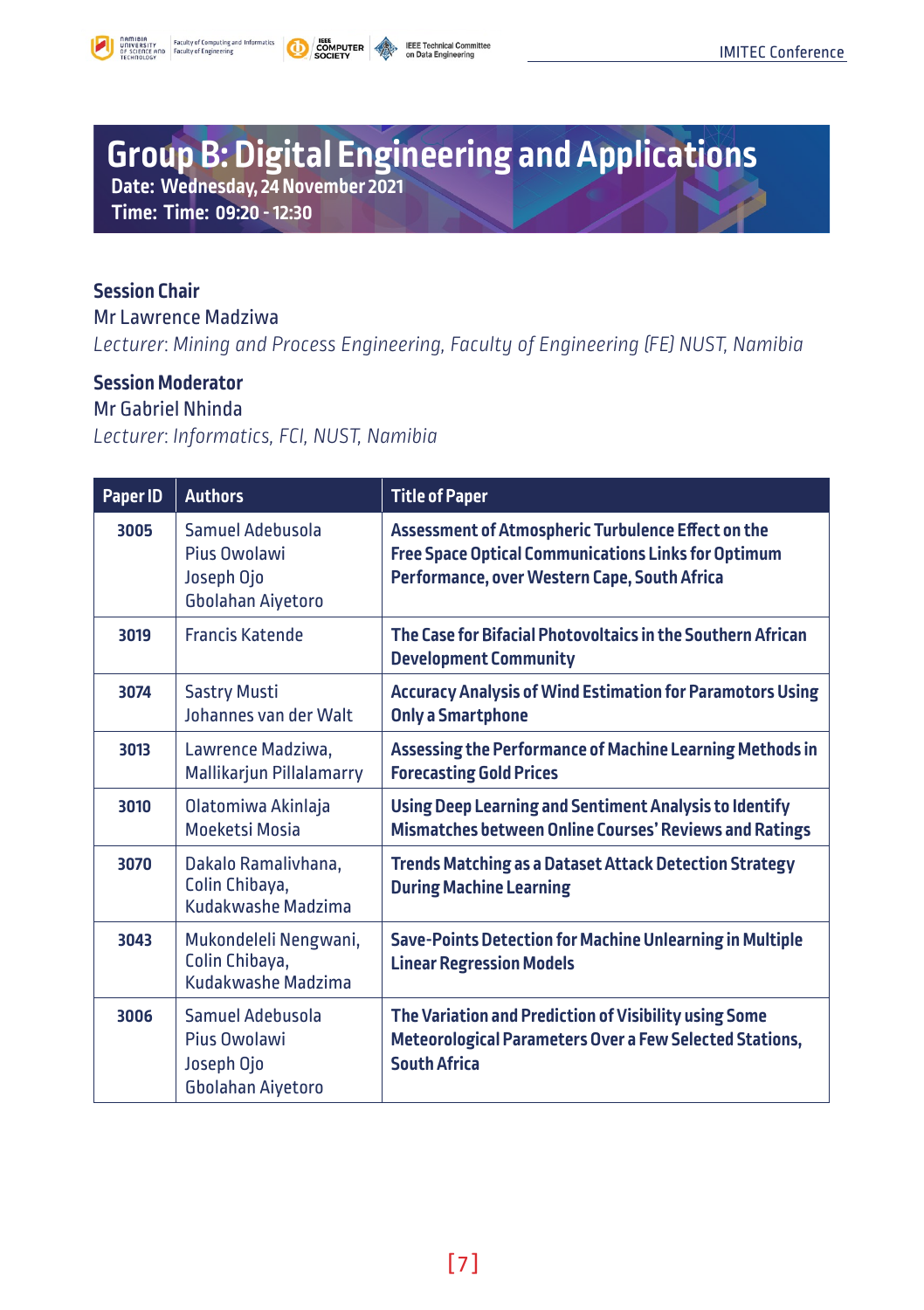<span id="page-7-0"></span>



# **Group C: ICT Development and Society**

**Date: Wednesday, 24 November 2021 Time: Time: 13:30 - 17:00**

#### **Session Chair**

Mr Isaac Nhamu *Lecturer*: *Computer Science, FCI, NUST, Namibia* 

#### **Session Moderator**

#### Ms Jovita Mateus

*Lecturer*: *Computer Science, FCI, NUST, Namibia*

| Paper ID | <b>Authors</b>                                          | <b>Title of Paper</b>                                                                                                                                                                             |
|----------|---------------------------------------------------------|---------------------------------------------------------------------------------------------------------------------------------------------------------------------------------------------------|
| 3002     | Paulas Kautima                                          | Leveraging Technological Innovation and Creativity in Music<br><b>Industry in Windhoek 'Backyards</b>                                                                                             |
| 3011     | Israel Magodi,<br>Khulekani Sihanda                     | A Framework for Using Geographic Information System<br>and Sensor Networks in Transformation of Water Scarce<br><b>Communities into Water Secure Communities: Case of</b><br><b>Masvingo City</b> |
| 3014     | <b>Israel Magodi</b>                                    | An Analysis on Implementation of Electronic Tollgate and Once<br><b>Off Toll-Billing in Zimbabwe</b>                                                                                              |
| 3015     | Xolani Mti,<br>Shalini Dukhan,<br>Ritesh Ajoodha        | The Influence of Clarity on Career Choice and Academic Success<br>in First Year                                                                                                                   |
| 3016     | Shalini Dukhan,<br>Ritesh Ajoodha,<br>Siyabonga Hlomuka | To What Extent do Mark Expectations of First Years Align with<br>their Academic Achievement within Biology-Based Degrees at a<br><b>South African University?</b>                                 |
| 3017     | Munyaradzi<br>Maravanyika,<br>Rebekka Shikongo          | Using the DeLone and McLean Success Model to Assess the<br>Namibia Integrated Employment Information System (NIEIS): A<br>Job-seeker's Perspective                                                |
| 3020     | Irja Shaanika,<br>Katazo Amunkete                       | A Critical Review of the Namibian Government IS/T Projects<br>Assessments for Readiness Before Deployment- A STOPE View                                                                           |
| 3021     | Frieda Nanyeni-<br>Kanyemba                             | Integration of ICTs in the Training of English Student-Teachers<br>in Times of Covid-19                                                                                                           |
| 3028     | Plaxcedes Gundidza,<br><b>Tichaona Munemo</b>           | ICT for Development and Society: Online Learning a Rude<br>Wake-Up call on inclusive Education in Zimbabwean University<br><b>Context</b>                                                         |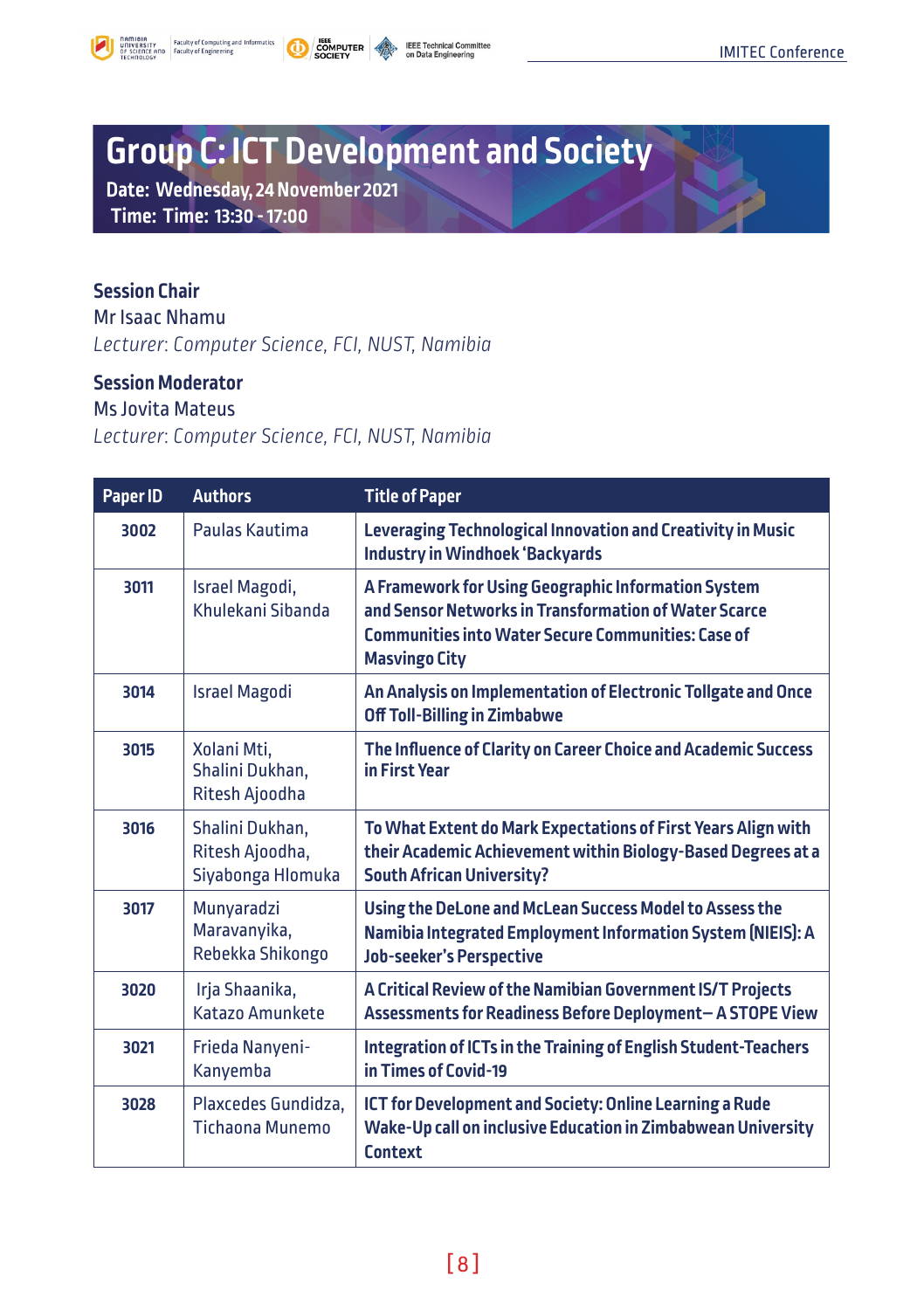<span id="page-8-0"></span>



# **Group D: ICT Development and Society**

**Date: Wednesday, 24 November 2021 Time: Time: 13:30 - 17:00**

### **Session Chair:**

Dr Irja Shaanika *Senior Lecturer*: *Informatics, FCI, NUST, Namibia* 

Session Moderator: Ms Sinte Mutelo *Lecturer*: *Informatics, FCI, NUST, Namibia* 

| Paper ID | <b>Authors</b>                                                   | <b>Title of Paper</b>                                                                                                                                        |
|----------|------------------------------------------------------------------|--------------------------------------------------------------------------------------------------------------------------------------------------------------|
| 3034     | Tobi John                                                        | Investigation and Development of a Mobile Based Livestock<br><b>Breeding Management System for Communal Farmers in</b><br><b>Eastern Cape, South Africa.</b> |
| 3035     | Clemensia Ganes,<br>Gabriel Nhinda,<br>Josephina Muntuumo        | <b>Challenges of E-commerce Adoption within a Namibian</b><br><b>Conglomerate</b>                                                                            |
| 3044     | Ophelia Ntelamo<br><b>Edmore Chikohora</b>                       | <b>Assessing Enterprise Resource Planning Implementation</b><br><b>Challenges in Namibian Industries: A Survey</b>                                           |
| 3054     | <b>Fillipus Shipulwa</b><br>Suama Hamunyela                      | An Automated Adaptive Risk Management System for Public<br><b>Financial Information Systems: A Case Study of XYZ agency</b>                                  |
| 3055     | Paulus Shigweda<br>Fungai Bhunu-Shava                            | <b>Designing A Secure Integration Model for E-Governance</b><br><b>Platforms</b>                                                                             |
| 3056     | Josephina Muntuumo<br><b>Anicia Peters</b>                       | Designing an Interactive Game for Preventing Online Child<br><b>Abuse in Namibia</b>                                                                         |
| 3049     | Raimbert Namukuwa<br><b>Mercy Chitauro</b><br>Fungai Bhunu Shava | <b>Evaluation of Security Techniques used to Secure Current</b><br><b>Optimised Water Network</b>                                                            |
| 3059     | <b>Rebaone Mkandla</b>                                           | An Evaluation of Data Consistency Models in Geo-Replicated<br><b>Cloud Storage</b>                                                                           |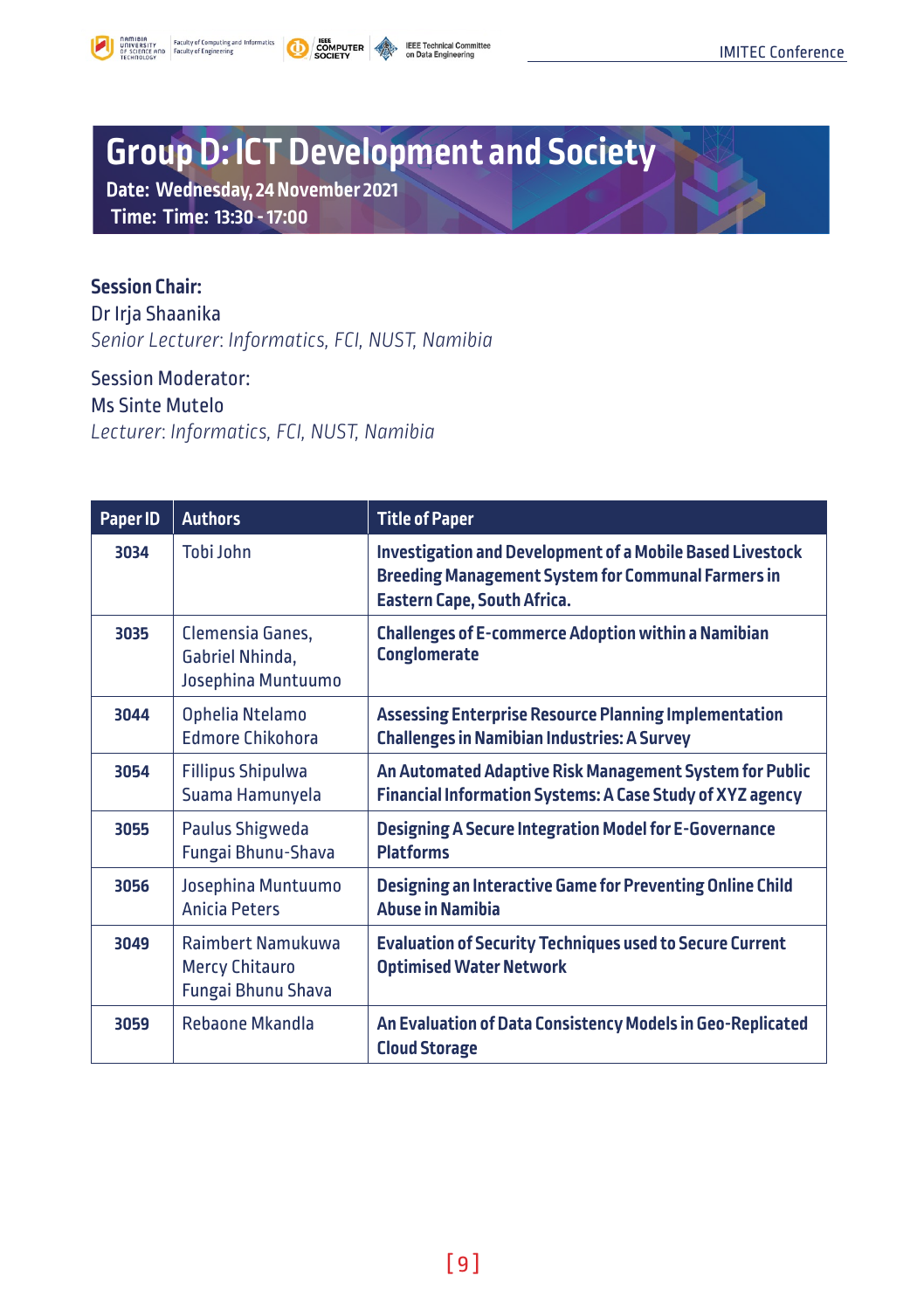<span id="page-9-0"></span>



### **Day 3: Opening Date: Thursday, 25 November 2021 Time: 08:15 - 14:30**

#### **Venue**

Zoom: [Click Here](https://us02web.zoom.us/j/83763141278?pwd=Ynh4Y3MyR01tZW1rYTBaNlhpeml5UT09) Meeting ID:837 6314 1278, Passcode: @J#53D Youtube: [Click Here](https://www.youtube.com/channel/UCw8L0Axttdo8AhezcONlRfw)

#### **Director of Ceremonies**

#### Dr Samuel Akinsola

*Senior Lecturer*: *FCI, NUST, Namibia*

| Time               | <b>Activity</b>                              | <b>Presenter/Speaker</b>                                                                                                                  |
|--------------------|----------------------------------------------|-------------------------------------------------------------------------------------------------------------------------------------------|
| 08:00              | <b>Joining Online Session</b>                |                                                                                                                                           |
| 08:30              | <b>Welcoming Remarks</b>                     | Dr Munyaradzi Maravanyika<br>Acting Associate Dean: Teaching and Learning.<br><b>NUST, Namibia</b>                                        |
| 08:40              | <b>Keynote Address</b>                       | <b>Prof Meera Joseph</b><br>Academic Institute of Excellence, IEEE Computer<br>Society South Africa chapter chair                         |
| 09:00              | <b>Remarks</b>                               | Dr Mooloki Mangwala<br>Acting Director: Technology Transfer, Botswana<br>International, University of Science and<br>Technology, Botswana |
| 09:15              | <b>Tea Break</b>                             |                                                                                                                                           |
| $09:20 -$<br>17:00 | <b>Oral Presentations/ Parallel Sessions</b> |                                                                                                                                           |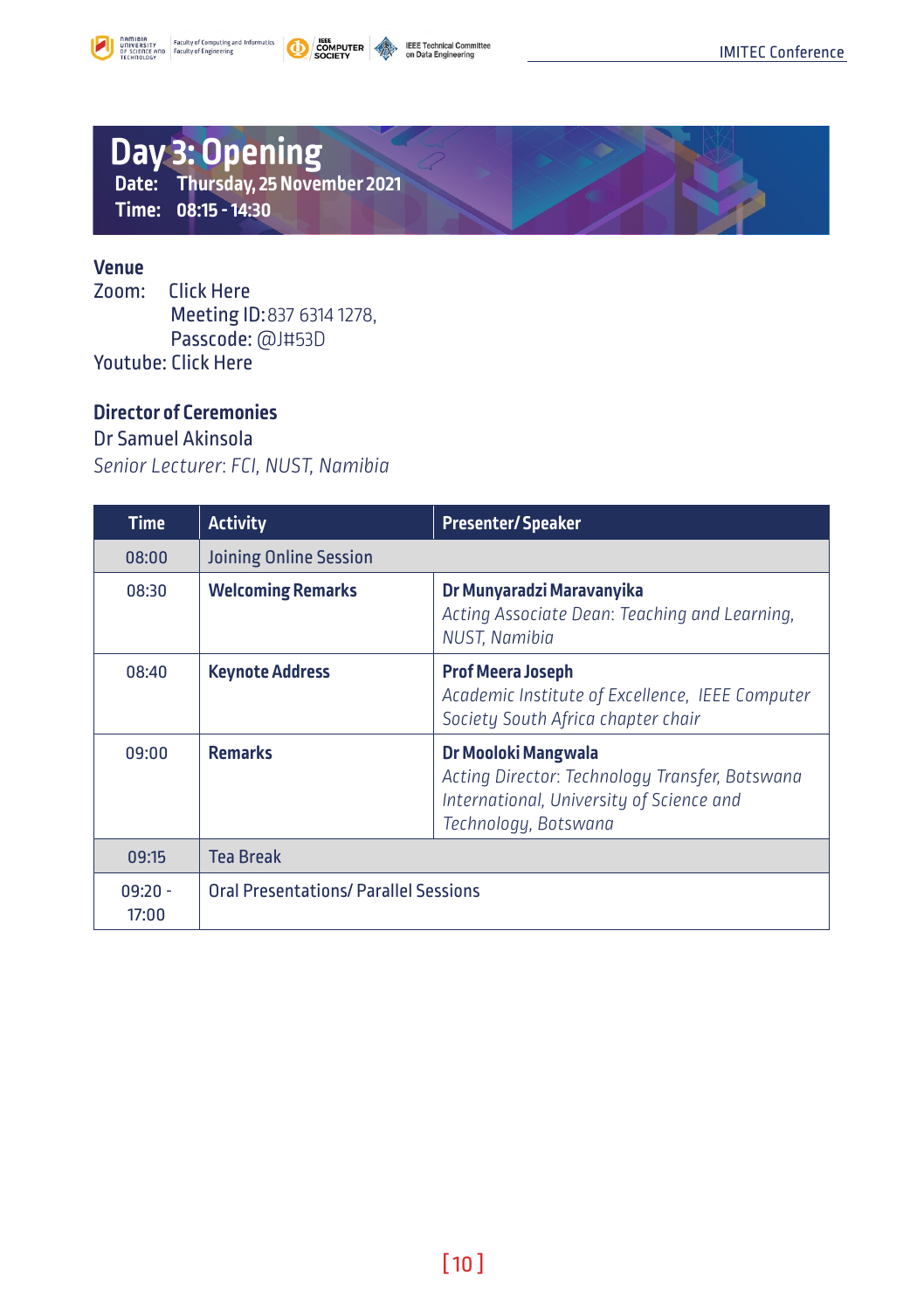<span id="page-10-0"></span>



### **Group E: Artificial Intelligence**

**Date: Thursday, 25 November 2021** 

**Time: 09:20 - 12:30**

#### **Session Chair**

Dr Innocent Njini

*Senior Lecturer*: *School of Computer Science and Information Systems Botswana Accounting College, Botswana* 

#### **Session Moderator**

#### Ms Mbasuva Uakomba

*Junior Lecturer*: *Computer Science, FCI, NUST, Namibia*

| Paper ID | <b>Authors</b>                                                     | <b>Title of Paper</b>                                                                                            |
|----------|--------------------------------------------------------------------|------------------------------------------------------------------------------------------------------------------|
| 3042     | Promise Mangoma,<br>Colin Chibaya,<br>Dephney Mathebula            | Towards a CIA Vompliant RSA Hybrid Built on an Artificial<br><b>Neural Network</b>                               |
| 3051     | Sinte Mutelo                                                       | Artificial Intelligence: A Veritable Tool for Governance in<br><b>Developing Countries</b>                       |
| 3052     | Mukhethwa<br>Mulangaphuma,<br>Colin Chibaya,<br>Kudakwashe Madzima | A Dynamic nDES Sequence Generator for Hiding Datasets for<br><b>Machine Learning</b>                             |
| 3053     | Alice Benhura,<br>Colin Chibaya<br>Kudakwashe Madzima              | <b>Enhancing RSA Model Using DH Principles Towards More CIA</b><br><b>Compliant</b>                              |
| 3058     | <b>Bright Charamba</b><br><b>Edmore Chikohora</b>                  | <b>Towards a Cost-Effective Predictive Mammogram</b><br><b>Classification Model for Breast Cancer Diagnosis.</b> |
| 3060     | Tokolo Kashupi<br><b>Edmore Chikohora</b>                          | Using NLP to Bridge Data Science Skills Gap in Namibia. A<br><b>Survey</b>                                       |
| 3067     | Colin Chibaya,<br><b>Christopher Tsakira</b>                       | A Hill-Playfair Product Cipher Based on High Order Hill<br><b>Matrices and 16 x 16 Playfair Tables</b>           |
| 3068     | Ntshuxeko Shirindi,<br>Kudakwashe<br>Madzima,<br>Colin Chibaya     | A PCA Based Biometric PIM for Access Control into Venues                                                         |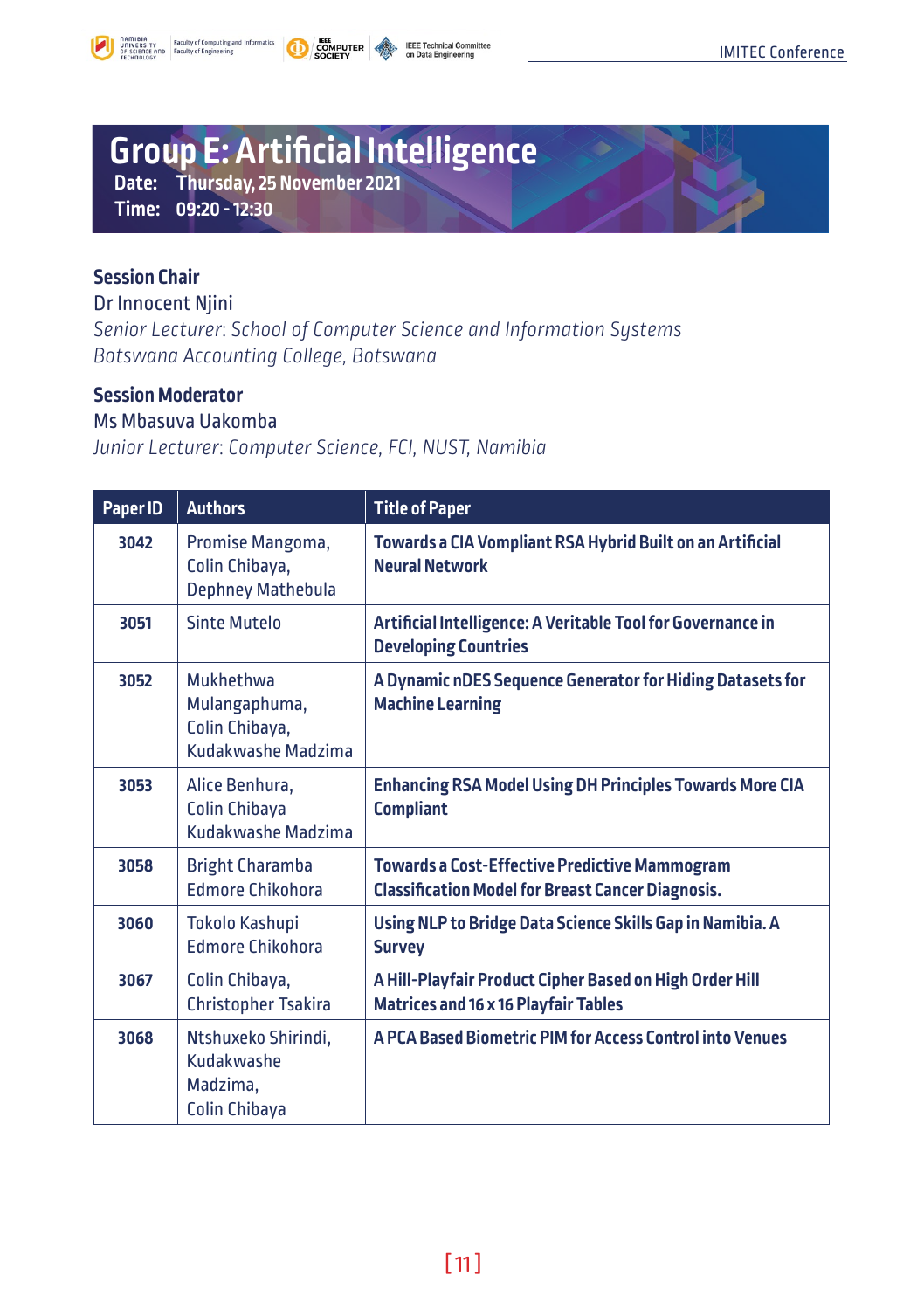<span id="page-11-0"></span>



### **Group F: Network, Information and Cyber Security Date: Thursday, 25 November 2021**

**Time: 09:25 - 12:30**

#### **Session Chair**

Mr Kudakwashe Madzima

*Lecturer: Computer Science and Information Technology, Sol Plaatje University, SA* 

#### **Session Moderator**

#### Ms Teressa Chikohora

*Lecturer*: *Informatics, FCI, NUST, Namibia* 

| Paper ID | <b>Authors</b>                                                           | <b>Title of Paper</b>                                                                                                |
|----------|--------------------------------------------------------------------------|----------------------------------------------------------------------------------------------------------------------|
| 3003     | Paulas Kautima                                                           | Information security services, mechanisms and ICT policy in<br>practice: a case of the University of Namibia         |
| 3012     | <b>Eva-lisa Nawa</b><br><b>Mercy Chitauro</b><br>Fungai Bhunu Shava      | Assessing Patterns of Cybercrimes Associated with Online<br>transactions in Namibia Banking institutions' cyberspace |
| 3022     | <b>Isaac Nhamu</b><br>Marsela Rita<br>John Katanga<br>Anéne Abigail Hoff | <b>Conducting Effective Digital Forensics Investigations in the</b><br><b>COVID-19 Era</b>                           |
| 3029     | <b>Gabriel Nhinda</b><br>Fungai Bhunu Shava                              | Towards the use of Participatory Methods in Cybersecurity<br>Research in Rural Africa: A Grassroots Approach         |
| 3045     | <b>Rodney Sebopelo</b>                                                   | A Review of Intrusion Detection Techniques in the SDN<br><b>Environment</b>                                          |
| 3047     | <b>Ednard Toivo,</b><br>Alicia Kambrude,<br>Attlee Gamundani             | <b>Packet Forensic Analysis in Intrusion Detection Systems</b>                                                       |
| 3062     | Lerako Mogomeli                                                          | A Study on the Impact of Network Vulnerability Scanners on<br><b>Network Security</b>                                |
| 3061     | Teressa Chikohora<br><b>Edmore Chikohora</b>                             | An Algorithm for Selecting a Data Mining Technique                                                                   |
| 3038     | Nkosinathi Mpofu<br><b>Ronald Chikati</b>                                | <b>Operational Framework for Enhancing Trust in Identity</b><br>Management as-a-Service (IdMaaS)                     |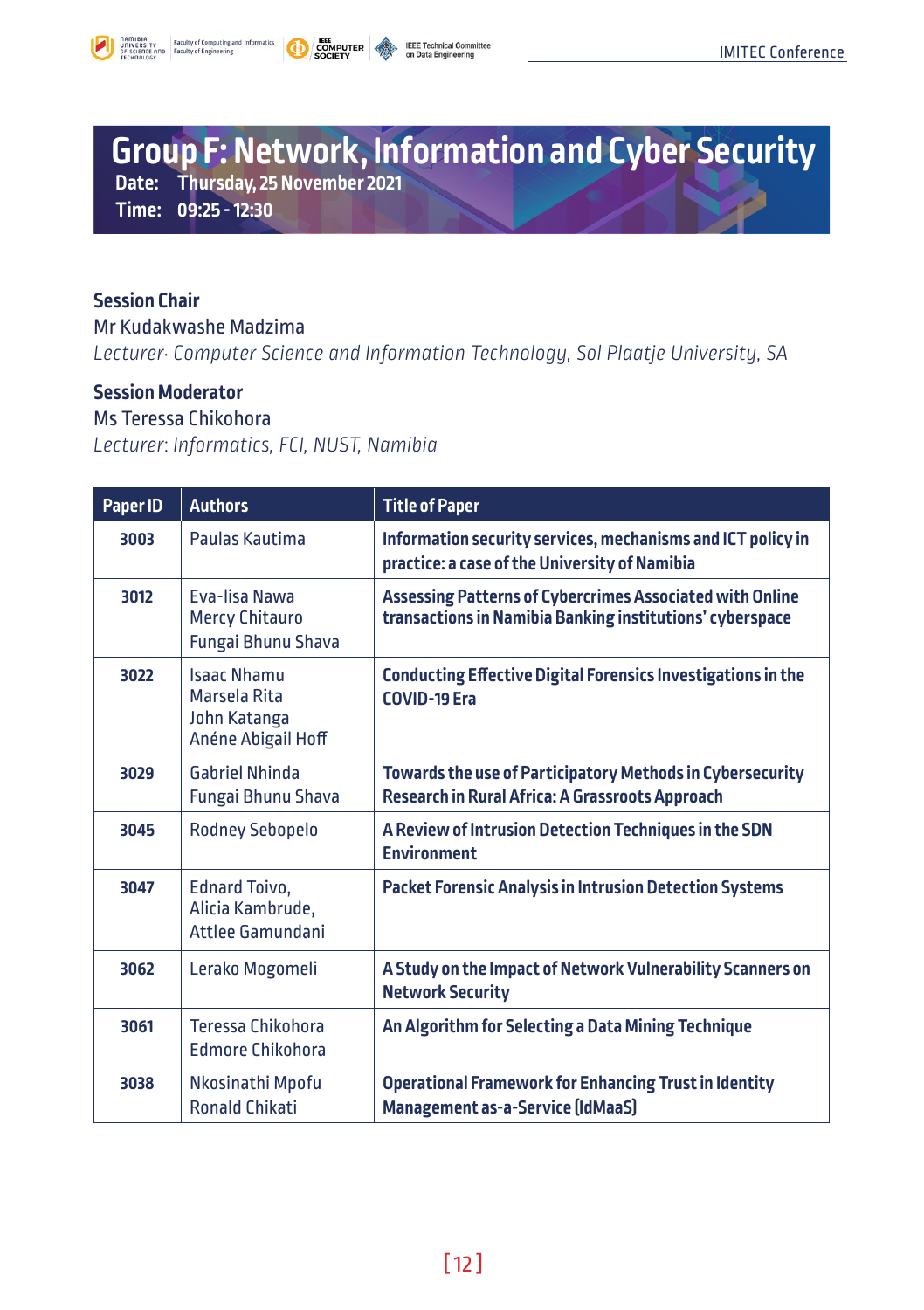<span id="page-12-0"></span>



# **Group G: Computer Systems, Networks & Applications**

**Date: Thursday, 25 November 2021** 

**Time: 13:00 - 14:30**

### **Session Chair**

Mr Julius Silaa *Lecturer*: *Computer Science, FCI, NUST, Namibia* 

#### **Session Moderator**

#### Mr Edward Nepolo

*Lecturer*: *Computer Science, FCI, NUST, Namibia*

| Paper ID | <b>Authors</b>                                                                        | <b>Title of Paper</b>                                                                                                                                              |
|----------|---------------------------------------------------------------------------------------|--------------------------------------------------------------------------------------------------------------------------------------------------------------------|
| 3024     | Zibuyisile Mugubane,<br>Paul Tarwireyi,<br>Adnan Abu-Mahfouz,<br><b>Mathew Adegun</b> | <b>Extended Context-Aware and Load Balancing Routing</b><br><b>Protocol for Low Power and Lossy Networks in IoT Networks</b><br>(ECLRPL)                           |
| 3025     | Banele Simelane,<br>Isaiah Adebayo,<br><b>Mathew Adigun</b>                           | <b>Evaluating the Effect of Mobile Applications on Cloudlet</b><br><b>Placement</b>                                                                                |
| 3033     | Tobi John                                                                             | <b>Investigation and Development of a Mobile Based Livestock</b><br><b>Breeding Management System for Communal Farmers in</b><br><b>Eastern Cape, South Africa</b> |
| 3037     | Junias Uushona,<br><b>Ednard Toivo,</b><br>Victor Ndevaetela,<br>Attlee Gamundani     | <b>Network Forensics in a BYOD Environment</b>                                                                                                                     |
| 3040     | Christopher Makhoere,<br>Osden Jokonya,<br>Koga Gorejena                              | <b>Evaluating SDN Adoption Benefits: Case Northern Cape</b><br><b>Higher Institutions</b>                                                                          |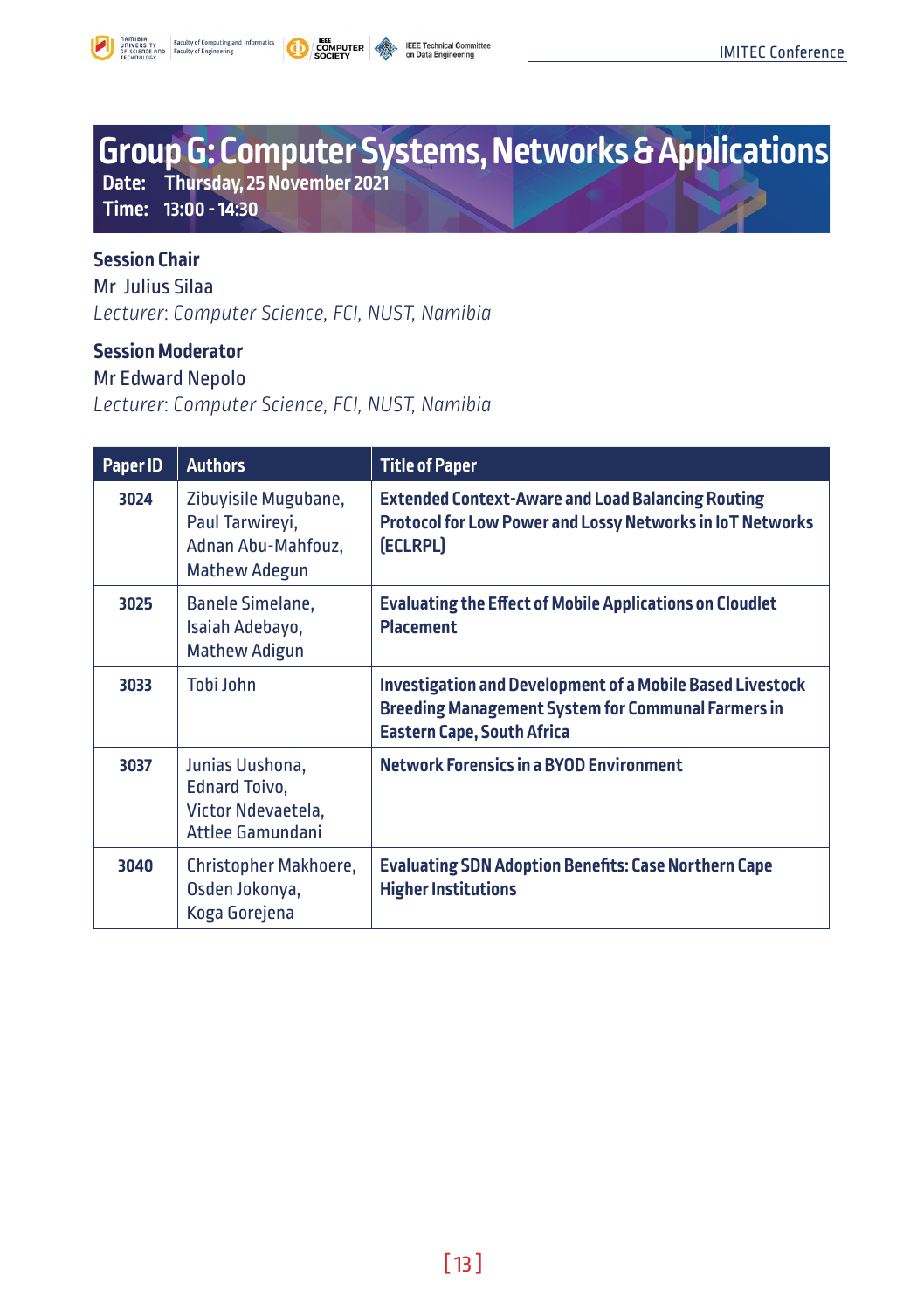<span id="page-13-0"></span>





## **Group H: Multimedia Computing and Technologies**

**Date: Thursday, 25 November 2021 Time: 13:00 - 14:30**

#### **Session Chair**

Dr Nkosinathi Mpofu *Lecturer*: *School of Computer Science and Information Systems Botswana Accounting College, Botswana* 

#### **Session Moderator**

#### Mr Simon Muchinenyika

*Lecturer*: *Computer Science, FCI, NUST, Namibia* 

| Paper ID | <b>Authors</b>                                                                  | <b>Title of Paper</b>                                                                                                                |
|----------|---------------------------------------------------------------------------------|--------------------------------------------------------------------------------------------------------------------------------------|
| 3023     | Kgaotsang Thamoethata,<br>Bassey Isong,<br>Nosipho Dladlu,<br>Adnan Ahu-Mahfouz | Analysis of IoT-based Vehicle Anti-Theft Security Systems                                                                            |
| 3008     | Raoul Kientegua                                                                 | <b>Towards an Improved Tool for Internet Exchange Points</b>                                                                         |
| 3046     | Tebogo Kgogo                                                                    | A Survey of Resource Allocation and Controller Placement<br><b>Problem in SDN-SDWSN</b>                                              |
| 3048     | Mabedi Motimedi<br><b>Edmore Chikohora</b>                                      | <b>Location Privacy Protection Techniques for Mobile</b><br><b>Location-based Services. A Survey</b>                                 |
| 3059     | Rebaone Mkandla                                                                 | An Evaluation of Data Consistency Models in Geo-<br><b>Replicated Cloud Storage</b>                                                  |
| 3063     | Olorato Bafitlhile                                                              | An Evaluation of Current Researches Aimed at Enhancing<br><b>Handwritten Signature Recognition and Verification</b><br><b>System</b> |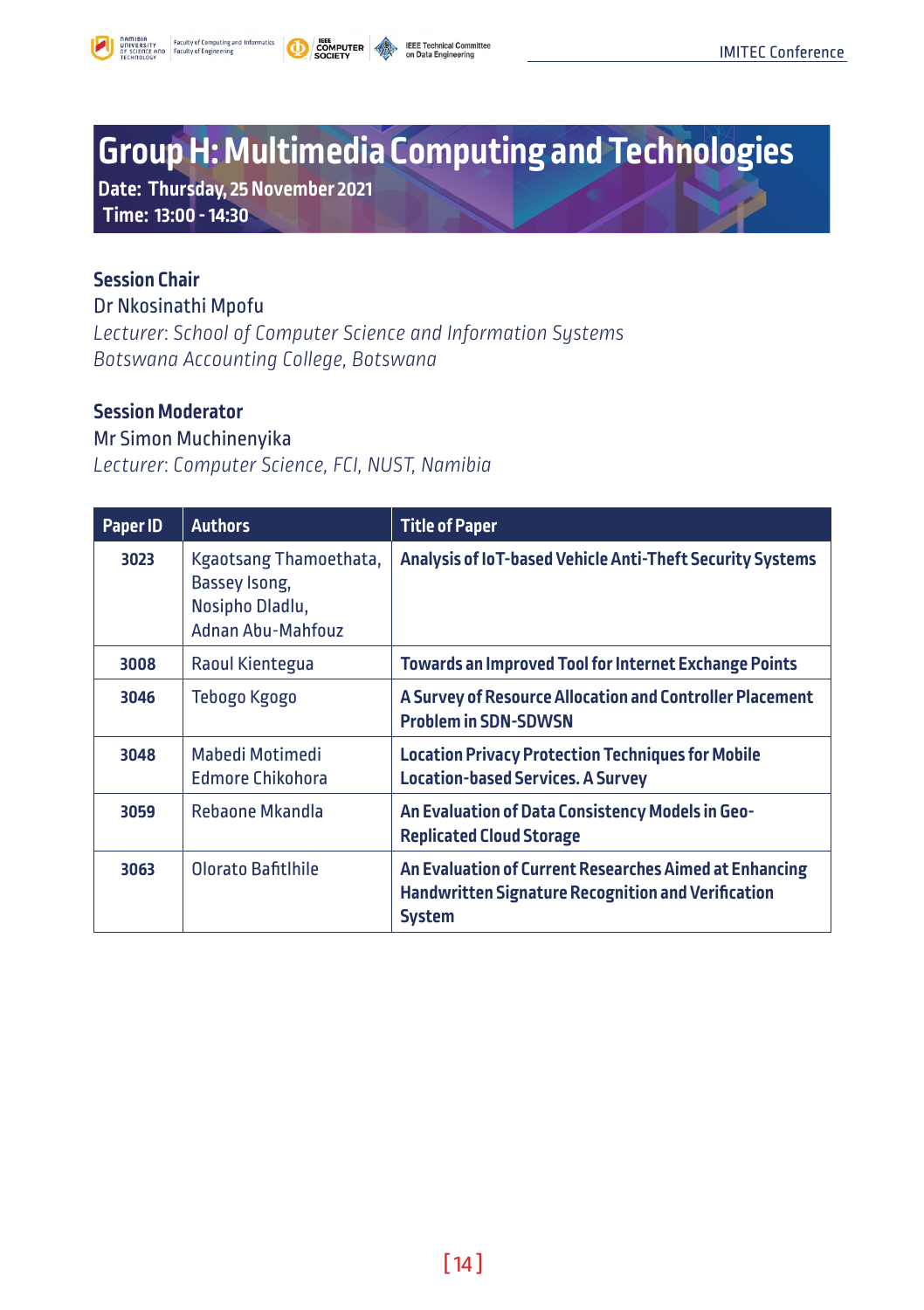<span id="page-14-0"></span>





### **Valedictory Session Date: Thursday, 25 November 2021**

**Time: 14:40 - 15:00**

### **Venue**

**[Click Here](https://us02web.zoom.us/j/83763141278?pwd=Ynh4Y3MyR01tZW1rYTBaNlhpeml5UT09)** Meeting ID: 837 6314 1278, Passcode: @J#53D Youtube: [Click Here](https://www.youtube.com/channel/UCw8L0Axttdo8AhezcONlRfw)

#### **Director of Ceremonies Dr Mercy Chitauro**

*Senior Lecturer*: *Computer Science, FCI NUST, Namibia* 

| <b>Time</b> | <b>Activity</b>           | <b>Presenter/Speaker</b>                                                                                             |
|-------------|---------------------------|----------------------------------------------------------------------------------------------------------------------|
| 14:40       | <b>Concluding Remarks</b> | <b>Dr Samuel Akinsola</b><br>Senior Lecturer: Informatics, NUST<br>Local Technical Chair: 3rd IMITEC Conference      |
| 14:50       | <b>Remarks</b>            | <b>Dr Colin Stanley</b><br>Acting DVC: Research, Innovation and Partnerships<br>General Chair: 3rd IMITEC Conference |
| 15:00       | <b>Vote of Thanks</b>     | Prof Fungai Bhunu Shava<br>Acting Dean: FCI<br>NUST, Namibia                                                         |